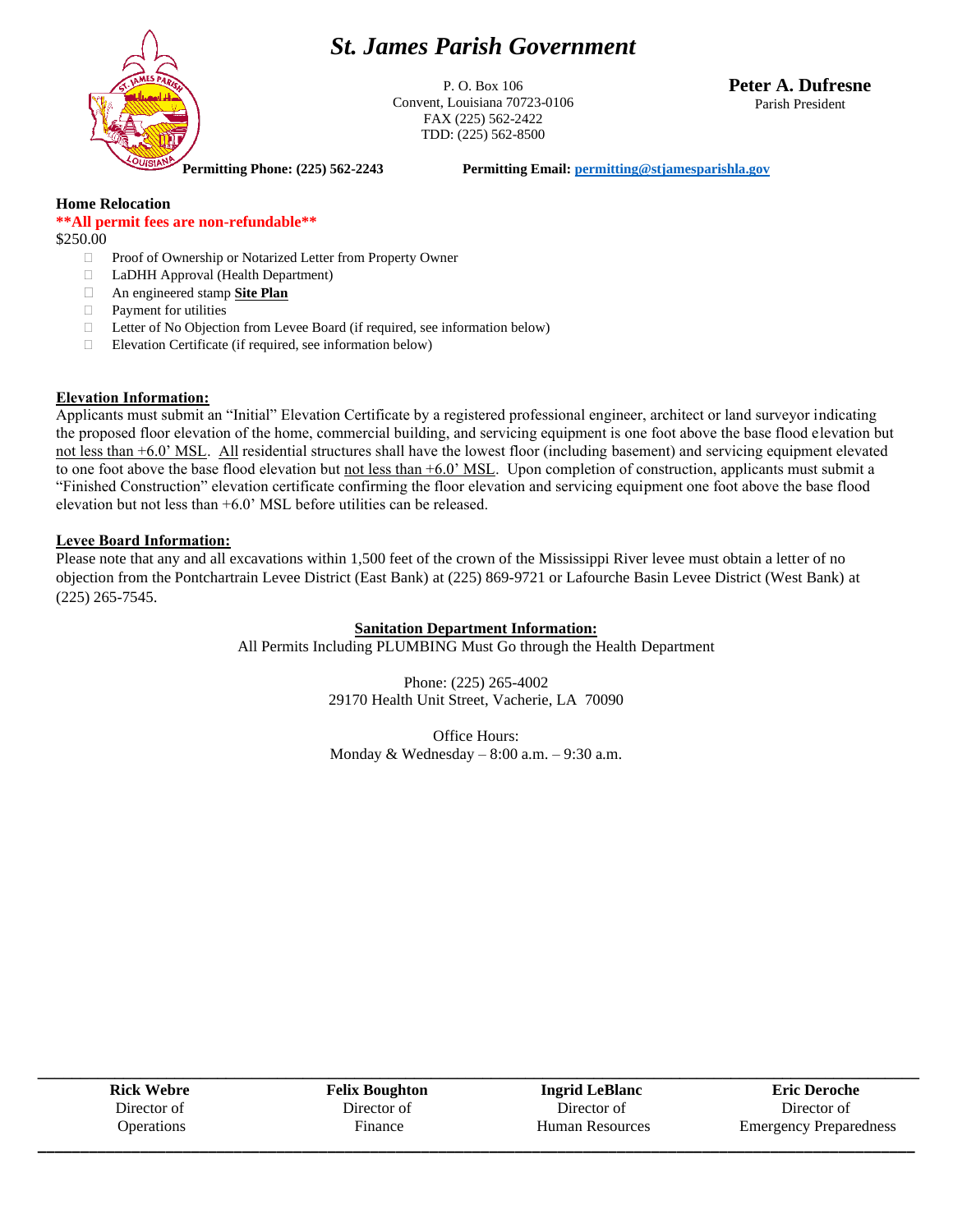| <b>Permitting Department</b><br>FOR OFFICE USE ONLY                                                                                                                                                                                                      |                                   |                                                                                                                                                     |                       |                                                    |  |  |
|----------------------------------------------------------------------------------------------------------------------------------------------------------------------------------------------------------------------------------------------------------|-----------------------------------|-----------------------------------------------------------------------------------------------------------------------------------------------------|-----------------------|----------------------------------------------------|--|--|
| <b>Home Relocation</b>                                                                                                                                                                                                                                   |                                   |                                                                                                                                                     | DATE RECEIVED:        |                                                    |  |  |
|                                                                                                                                                                                                                                                          |                                   |                                                                                                                                                     |                       |                                                    |  |  |
| PROJECT/SERVICE ADDRESS: ____                                                                                                                                                                                                                            |                                   |                                                                                                                                                     |                       |                                                    |  |  |
| (STREET)                                                                                                                                                                                                                                                 |                                   | (CITY, STATE)                                                                                                                                       |                       | (ZIP)                                              |  |  |
|                                                                                                                                                                                                                                                          | PROPERTY OWNER'S INFORMATION      |                                                                                                                                                     |                       |                                                    |  |  |
|                                                                                                                                                                                                                                                          |                                   |                                                                                                                                                     |                       |                                                    |  |  |
|                                                                                                                                                                                                                                                          |                                   |                                                                                                                                                     |                       |                                                    |  |  |
|                                                                                                                                                                                                                                                          |                                   |                                                                                                                                                     |                       |                                                    |  |  |
|                                                                                                                                                                                                                                                          | <b>APPLICANT'S INFORMATION</b>    |                                                                                                                                                     |                       |                                                    |  |  |
|                                                                                                                                                                                                                                                          |                                   |                                                                                                                                                     |                       |                                                    |  |  |
|                                                                                                                                                                                                                                                          |                                   |                                                                                                                                                     |                       |                                                    |  |  |
|                                                                                                                                                                                                                                                          |                                   |                                                                                                                                                     |                       |                                                    |  |  |
|                                                                                                                                                                                                                                                          |                                   |                                                                                                                                                     |                       |                                                    |  |  |
|                                                                                                                                                                                                                                                          | <b>CONTRACTOR'S INFORMATION</b>   |                                                                                                                                                     |                       |                                                    |  |  |
|                                                                                                                                                                                                                                                          |                                   |                                                                                                                                                     |                       |                                                    |  |  |
|                                                                                                                                                                                                                                                          |                                   |                                                                                                                                                     |                       |                                                    |  |  |
|                                                                                                                                                                                                                                                          |                                   |                                                                                                                                                     |                       |                                                    |  |  |
|                                                                                                                                                                                                                                                          | STATE LIC#: ___________________   |                                                                                                                                                     | CR#: ________________ |                                                    |  |  |
|                                                                                                                                                                                                                                                          | STATE LIC#: _________________     |                                                                                                                                                     |                       |                                                    |  |  |
| MECHANICAL: _________                                                                                                                                                                                                                                    |                                   |                                                                                                                                                     | $CR#$ :               |                                                    |  |  |
|                                                                                                                                                                                                                                                          | STATE LIC#: ___________________   |                                                                                                                                                     |                       |                                                    |  |  |
| <b>HOME INFORMATION:</b>                                                                                                                                                                                                                                 |                                   |                                                                                                                                                     |                       | <b>VALUE</b>                                       |  |  |
| <b>EXTERIOR:</b> Wood/Vinyl/Metal (Circle One) PLACED ON: Slab/Piers (Circle One)<br>SIZE: ______ (W) X _____ (L)                                                                                                                                        |                                   |                                                                                                                                                     |                       |                                                    |  |  |
| NUMBER OF BEDROOMS: _____                                                                                                                                                                                                                                |                                   |                                                                                                                                                     |                       |                                                    |  |  |
| NUMBER OF BATHROOMS:                                                                                                                                                                                                                                     |                                   |                                                                                                                                                     |                       |                                                    |  |  |
| <b>PROPERTY LINES SET BACK:</b><br>FRONT:                                                                                                                                                                                                                |                                   |                                                                                                                                                     |                       |                                                    |  |  |
| Parish Set Back Requirements from property line: 20' Front, 15' Rear, 5' Right Side, and 10' Left                                                                                                                                                        |                                   |                                                                                                                                                     |                       |                                                    |  |  |
| <b>SEWER SERVICE</b> (Check One)<br><b>WATER SERVICE</b> (Check One)<br>St. James Parish<br>П<br>$\Box$<br>Utilities<br>Community<br>$\Box$<br>Individual Well<br>N/A<br>П<br>П.<br>Community Well<br>□<br>$\Box$<br>Public:<br>N/A<br>□<br>Public:<br>0 | <b>Individual Treatment Plant</b> | <b>GAS SERVICE</b> (Check One)<br>St. James Parish<br>$\Box$<br><b>Utilities</b><br>Atmos<br>П<br>$\Box$<br>Propane<br>N/A<br>П<br>Other:<br>$\Box$ | $\Box$<br>$\Box$      | <b>ELECTRICAL SERVICE</b><br>Energy-<br>Account #: |  |  |

5800 Highway 44<br>P.O. Box 106<br>Convent, LA 70723

5800 Highway 44 Phone: (225) 562-2243 P.O. Box 106 Email: permitting@stjamesparishla.gov